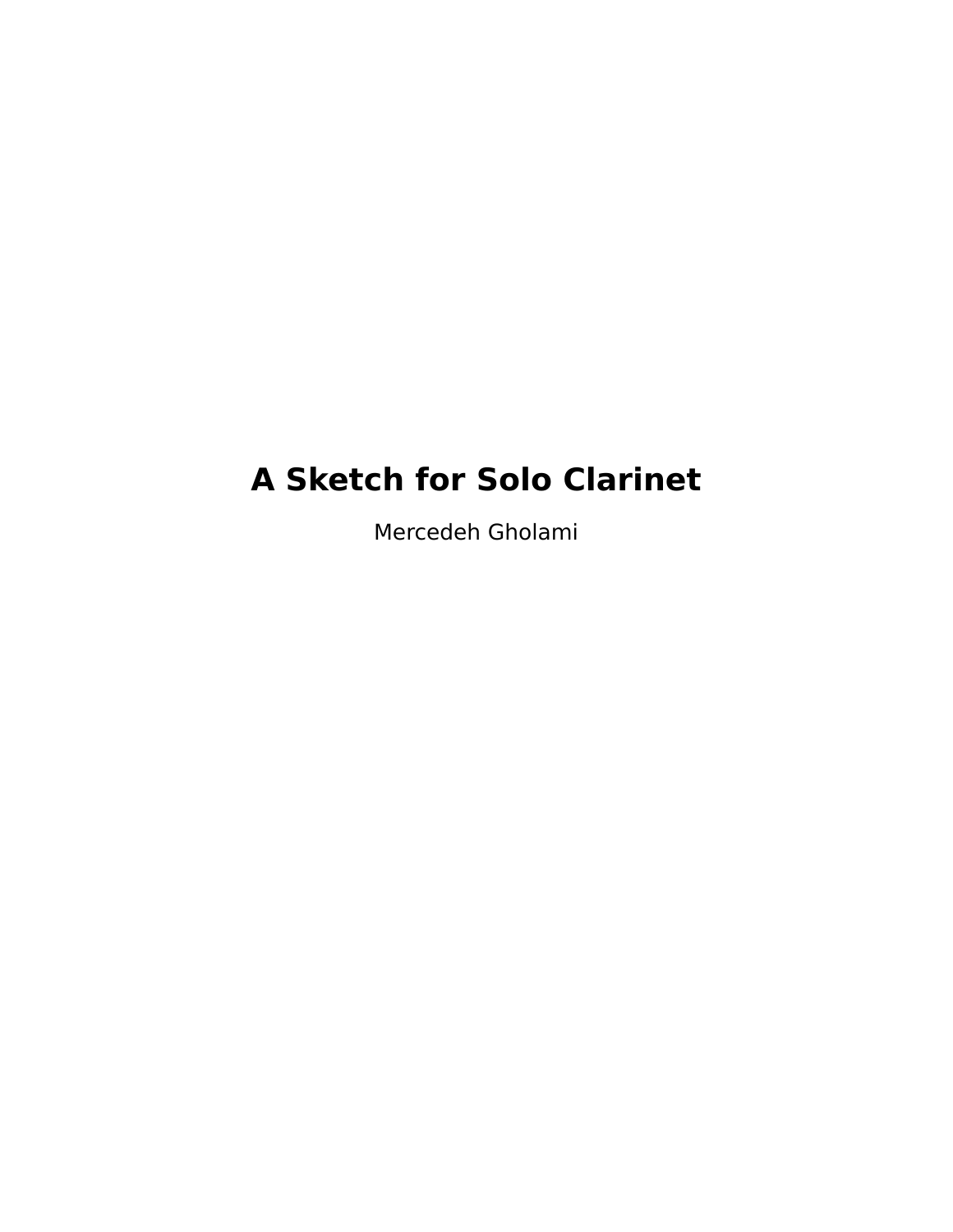## **Signs and Techniques**



= Produce Air Sound

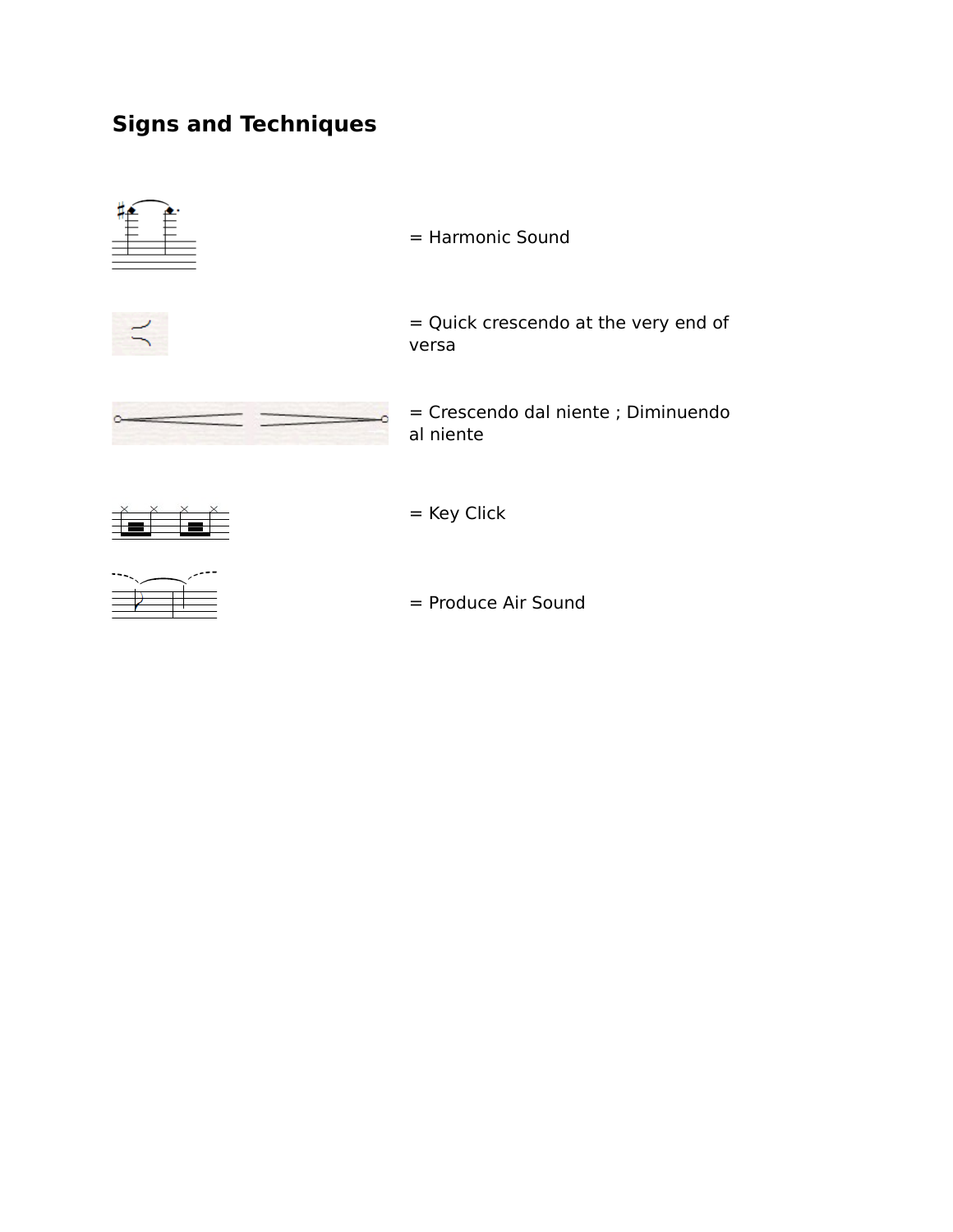A Sketch for Solo Clarinet





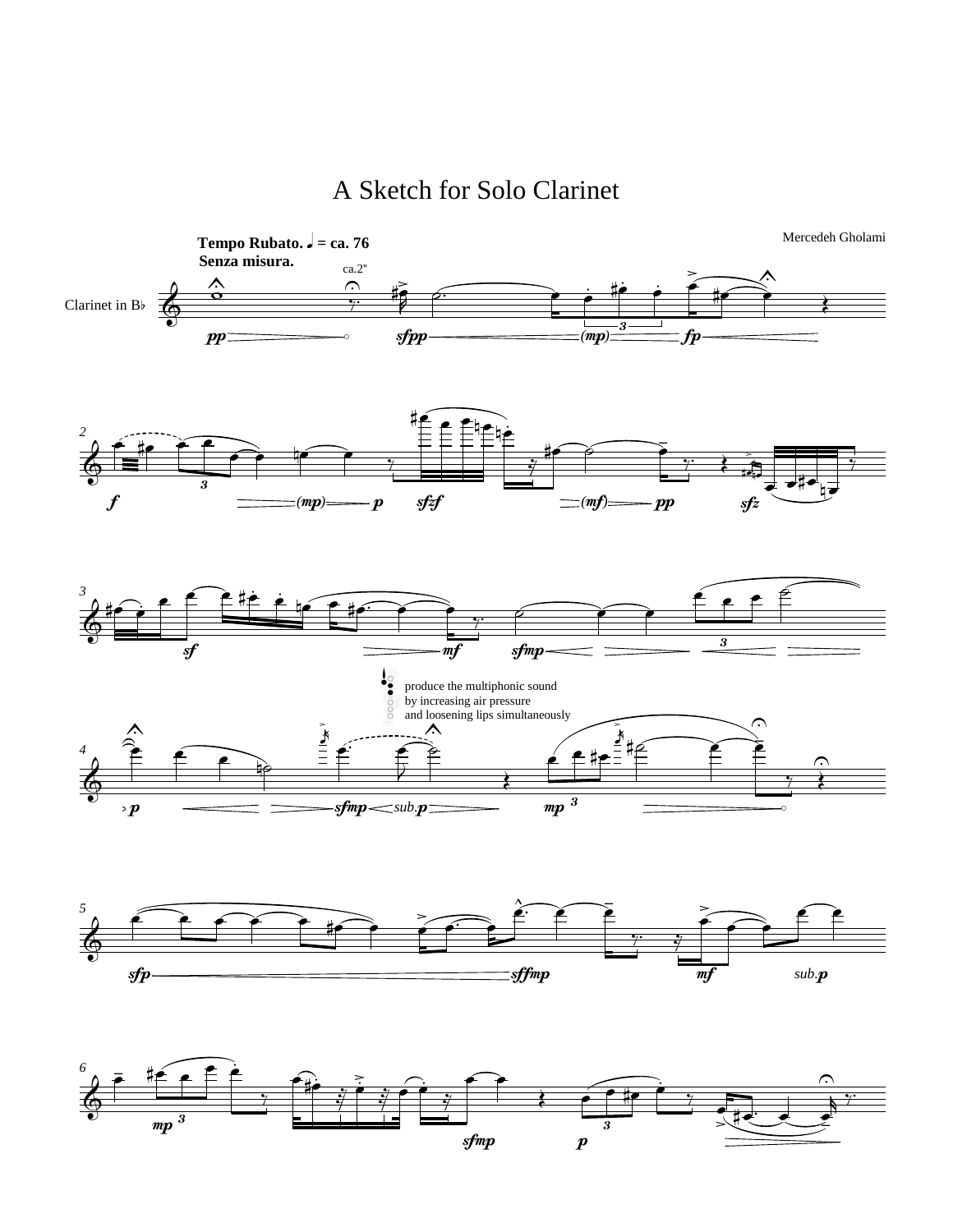